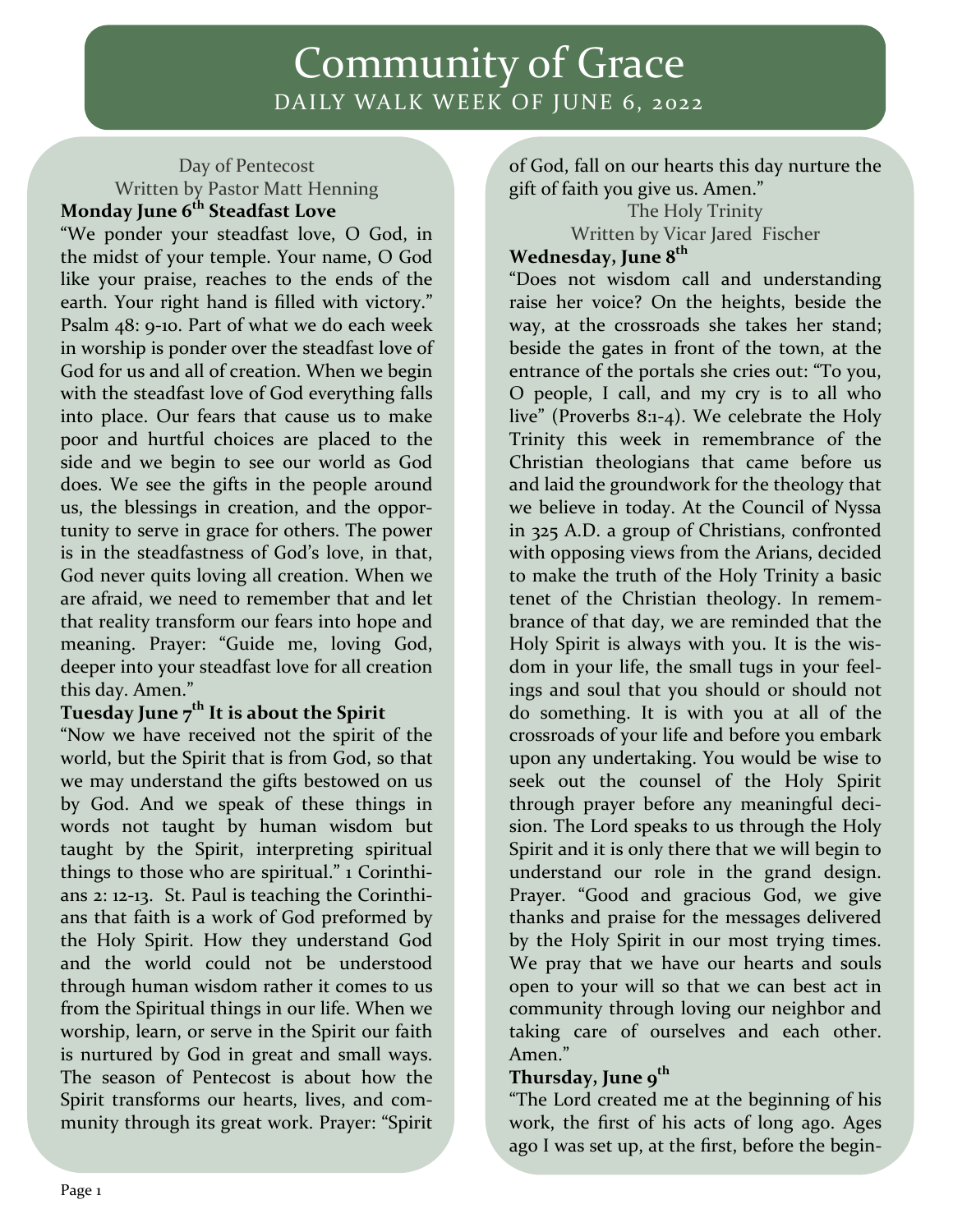# Community of Grace DAILY WALK

ning of the earth. When there were no depths I was brought forth, when there were no springs abounding with water. Before the mountains had been shaped, before the hills, I was brought forth, when he had not yet made earth and fields or the world's first bits of soil. When he established the heavens, I was there; when he drew a circle on the face of the deep, when he made firm the skies above, when he established the fountains of the deep, when he assigned to the sea its limit, so that the waters might not transgress his command, when he marked out the foundations of the earth, then I was beside him, like a master worker, and I was daily his delight, playing before him always, playing in his inhabited world and delighting in the human race" (Proverbs 8:22-31). The Holy Spirit and Jesus were with God at the beginning. It is an almost impossible thing to try and understand but try we must! As God was working on creating the Earth, the Holy Spirit and Christ were with the Lord. But now, Christ has returned to His Father and the Holy Spirit still inhabits the Earth, where they will remain forever. I take solace in knowing that God's plan was always there. Even at creation God knew all and saw all of what would come to pass with humanity's fall, its sin, and its salvation. Prayer. "Good and gracious God, we give thanks and praise for your omniscience. You have seen all that was and all that is to come and still grant us salvation through the blood of your son, Jesus Christ. Thank you for this gift that we do not deserve. Amen."

#### **Friday, June 10th**

"I still have many things to say to you, but you cannot bear them now. When the Spirit of truth comes, he will guide you into all the truth, for he will not speak on his own but will speak whatever he hears, and he will declare to you the things that are to come" (John 16:12-13). The Holy Trinity is cel-

ebrated through this passage from John. It is a difficult thing to imagine three beings in one but Jesus tries to explain it to us through his teachings many times. Jesus tells the disciples that while they are not ready to bear all of the things that need to be known in his time on earth, the holy spirit will help and guide them along the way in his absence. In doing so, it will not be a new revelation, like Jesus' teachings, but a continuation of those very teachings. Be mindful of those around you who are speaking the truth to you, it may not just be them speaking but also revelations from the Holy Spirit inspiring them. Prayer. "Good and gracious God, we give thanks and praise for all of your revelations from the Holy Spirit. We pray that we are welcoming and understanding to those who have heard your word and are trying to spread that true gospel. Amen."

### **Saturday, June 11th**

"Therefore, since we are justified by faith, we have peace with God through our Lord Jesus Christ, through whom we have obtained access to this grace in which we stand, and we boast in our hope of sharing the glory of God" (Romans 5:1-2). Our faith in the Lord is what gives us our justification. Justification is when God moves a person from a state of sin to a state of righteousness. What Paul is saying here is that faith alone leads to your salvation. Faith in Jesus Christ who has already died for your sins. Take comfort in knowing that you, me, and everyone else has sin deep rooted in our bones but God the Father, through the sacrifice of the Son, and the power of the Holy Spirit, will take you out of that sin ridden existence in to one of righteousness and glory in the eternal kingdom of heaven. Prayer. "Good and gracious God, we give thanks and praise for our faith in the new covenant made in your blood for the sake of our justification. We pray that we constantly remember that ultimate sacrifice